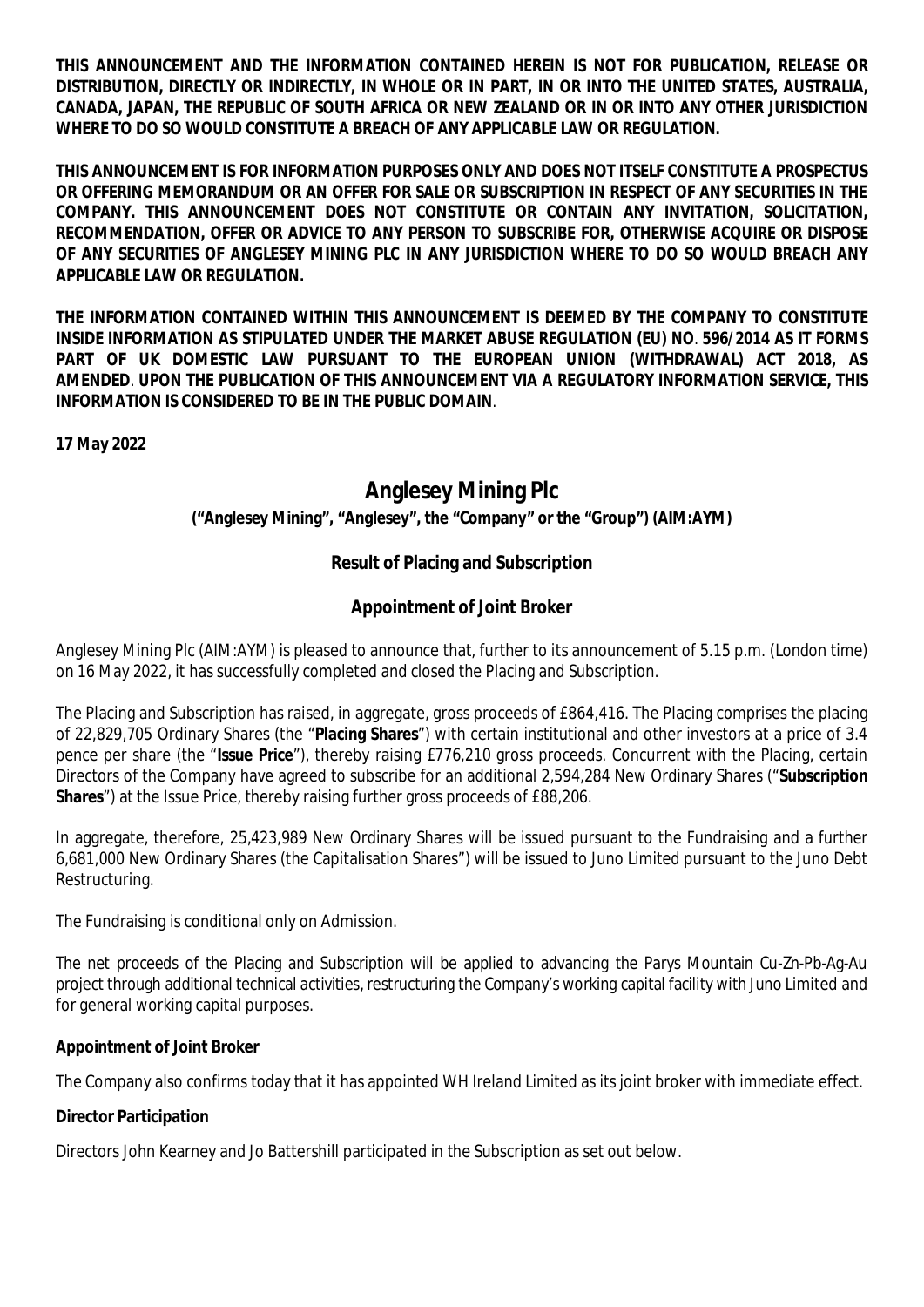| Name           | Amount        | Holding of    | Number of Ordinary    | % of Ordinary      |
|----------------|---------------|---------------|-----------------------|--------------------|
|                | subscribed in | Existing      | Shares held post      | Share Capital held |
|                | Subscriptions | Ordinary      | Admission of the      | post Admission of  |
|                |               | <b>Shares</b> | <b>Placing Shares</b> | the Placing Shares |
|                |               |               |                       |                    |
| John Kearney   | 1,297,142     |               | 1,297,142             | 0.5                |
|                |               |               |                       |                    |
| Jo Battershill | 1,297,142     | 2,087,688     | 3,384,830             | 1.2                |
|                |               |               |                       |                    |

Each of John Kearney and Jo Battershill participated on the same terms as all other placees.

**Admission and Total Voting Rights**

Application has been made to the London Stock Exchange for admission of the New Ordinary Shares to trading on AIM. It is expected that admission will become effective and dealings in the New Ordinary Shares commence on AIM at 8.00 a.m. on 20 May 2022 (or such later date as may be agreed between the Company and the Bookrunners, but no later than 24 June 2022).

The New Ordinary Shares will be issued fully paid and will rank *pari passu* in all respects with the Company's existing Ordinary Shares.

Following Admission, the total number of Ordinary Shares in the capital of the Company in issue will be 280,175,721 with voting rights (assuming issue of the Placing Shares, the Subscription Shares and, the Capitalisation Shares). This figure may be used by shareholders as the denominator for the calculations by which they will determine if they are required to notify their interest in, or a change to their interest in, the Company's share capital pursuant to (i) the Company's Articles, (ii) the Financial Conduct Authority's Disclosure Guidance and Transparency Rules and/or (iii) the AIM Rules for Companies issued by the London Stock Exchange plc as amended from time to time.

Capitalised terms used but not otherwise defined in this announcement shall have the meanings ascribed to such terms in the Company's announcement made at 5.15 p.m. on 16 May 2022, unless the context requires otherwise.

*Jo Battershill, CEO, comments:* "The completion of the placement and renegotiation of the Juno working capital facility is an important milestone for of Anglesey Mining. We are very pleased to welcome new investors onto the register and see the strong demand as recognition of the potential quality of the asset base. The placing will provide funds to generate strong news flow and potentially substantial value creation for Anglesey's shareholders.

"The additional funding for Parys Mountain will enable management to commence important infill drilling of the Northern Copper Zone – an area of significant interest and potential resource upside – confirmatory metallurgical testwork, tailings storage design work and the environmental and permitting activities.

"We are also very pleased to have renegotiated the working capital facility with our largest shareholder, Juno. The partial conversion of debt for equity by way of direct subscription alongside the Placing demonstrates the ongoing support for which are very thankful."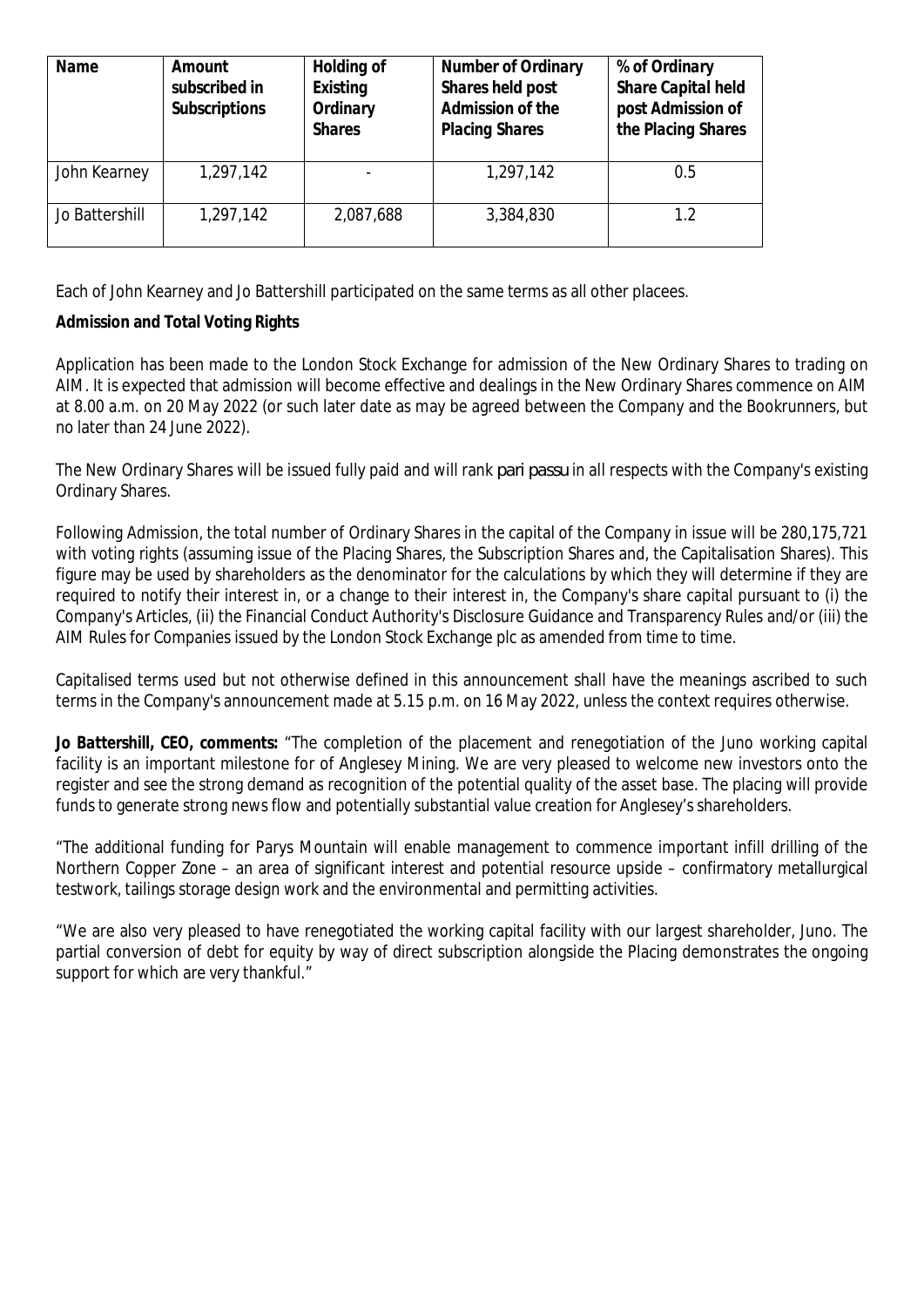For further information on the Company, please visit www.angleseymining.co.uk or contact:

**Enquiries:**

| <b>Anglesey Mining Plc</b>                                  | www.angleseymining.co.uk                         |  |
|-------------------------------------------------------------|--------------------------------------------------|--|
| John Kearney<br>Jo Battershill, Chief Executive             | Tel: +1 416 362 6686<br>Tel: +44 (0) 7540 366000 |  |
| Davy (Nominated Adviser & Joint Broker)                     |                                                  |  |
| John Frain<br>Lauren O'Sullivan                             | Tel: $+353$ 1 679 6363                           |  |
| WH Ireland Limited (Joint Broker & Joint Bookrunner)        |                                                  |  |
| Harry Ansell<br>Katy Mitchell                               | Tel: +44 (0) 207 220 1666                        |  |
| Canaccord Genuity Limited (Joint Broker & Joint Bookrunner) |                                                  |  |
| James Asensio<br><b>Harry Rees</b>                          | Tel: +44 (0) 20 7523 8000                        |  |
| Scout Advisory Limited (Investor Relations)                 |                                                  |  |
| Sean Wade                                                   | Tel: +44 (0) 7464 609025                         |  |
| About Anglesey Mining Plc                                   |                                                  |  |

Anglesey Mining is traded on the AIM market of the London Stock Exchange and currently has 248,070,732 ordinary shares in issue.

Anglesey Mining is developing its 100% owned Parys Mountain Cu-Zn-Pb-Ag-Au deposit in North Wales, UK with a 2020 reported resource of 5.2 million tonnes at 4.3% combined base metals in the Indicated category and 11.7 million tonnes at 2.8% combined base metals in the Inferred category.

Anglesey holds an almost 20% interest in the Grangesberg Iron project in Sweden, together with management rights and a right of first refusal to increase its interest to 70%. Anglesey also holds 12% of Labrador Iron Mines Holdings Limited, which through its 52% owned subsidiaries, is engaged in the exploration and development of direct shipping iron ore deposits in Labrador and Quebec.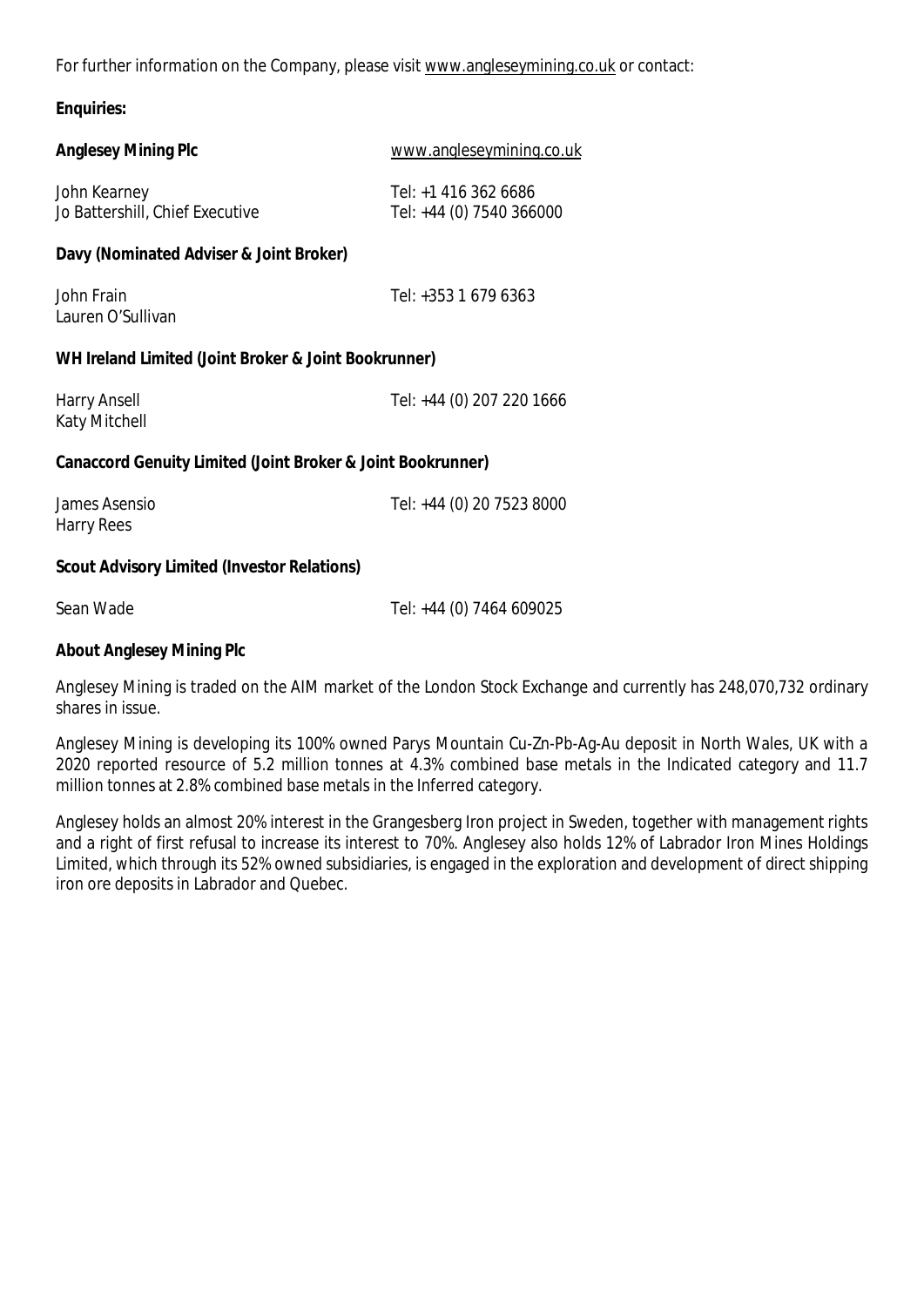**Notification And Public Disclosure Of Transactions By Persons Discharging Managerial Responsibilities And Persons Closely Associated With Them**

| 1.               | Details of the person discharging managerial responsibilities/person closely associated                                                                                                              |                                                 |  |
|------------------|------------------------------------------------------------------------------------------------------------------------------------------------------------------------------------------------------|-------------------------------------------------|--|
| a)               | Name:                                                                                                                                                                                                | John Kearney                                    |  |
| $\overline{2}$ . | Reason for the notification                                                                                                                                                                          |                                                 |  |
| a)               | Position/status:                                                                                                                                                                                     | Chairman                                        |  |
| b)               | Initial notification/Amendment:                                                                                                                                                                      | Initial notification                            |  |
| 3.               | Details of the issuer, emission allowance market participant, auction platform, auctioneer or<br>auction monitor                                                                                     |                                                 |  |
| a)               | Name:                                                                                                                                                                                                | Anglesey Mining Plc                             |  |
| b)               | LEI:                                                                                                                                                                                                 | 213800X8BO8EK2B4HQ71                            |  |
| 4.               | Details of the transaction(s): section to be repeated for (i) each type of instrument; (ii) each type<br>of transaction; (iii) each date; and (iv) each place where transactions have been conducted |                                                 |  |
| a)               | Description of the financial instrument, type of<br>instrument:                                                                                                                                      | Ordinary shares of 1 pence each                 |  |
|                  | Identification code:                                                                                                                                                                                 | GB0000320472                                    |  |
| b)               | Nature of the transaction:                                                                                                                                                                           | Purchase of ordinary shares                     |  |
| $\mathsf{C}$     | Price(s) and volume(s):                                                                                                                                                                              |                                                 |  |
|                  |                                                                                                                                                                                                      | Price(s)<br>Volume(s)<br>1,297,142<br>3.4 pence |  |
| d)               | Aggregated information:                                                                                                                                                                              |                                                 |  |
|                  | Aggregated volume:                                                                                                                                                                                   | Price(s)<br>Volume(s)                           |  |
|                  | Price:                                                                                                                                                                                               | 3.4 pence<br>1,297,142                          |  |
| e)               | Date of the transaction:                                                                                                                                                                             | 17 May 2022                                     |  |
| f)               | Place of the transaction:                                                                                                                                                                            | AIM                                             |  |

| 1. | Details of the person discharging managerial responsibilities/person closely associated                          |                                |  |
|----|------------------------------------------------------------------------------------------------------------------|--------------------------------|--|
| a) | Name:                                                                                                            | Jo Battershill                 |  |
| 2. | Reason for the notification                                                                                      |                                |  |
| a) | Position/status:                                                                                                 | <b>Chief Executive Officer</b> |  |
| b) | Initial notification/Amendment:                                                                                  | Initial notification           |  |
| 3. | Details of the issuer, emission allowance market participant, auction platform, auctioneer or<br>auction monitor |                                |  |
| a) | Name:                                                                                                            | <b>Anglesey Mining Plc</b>     |  |
| b) | LEI:                                                                                                             | 213800X8BO8EK2B4HQ71           |  |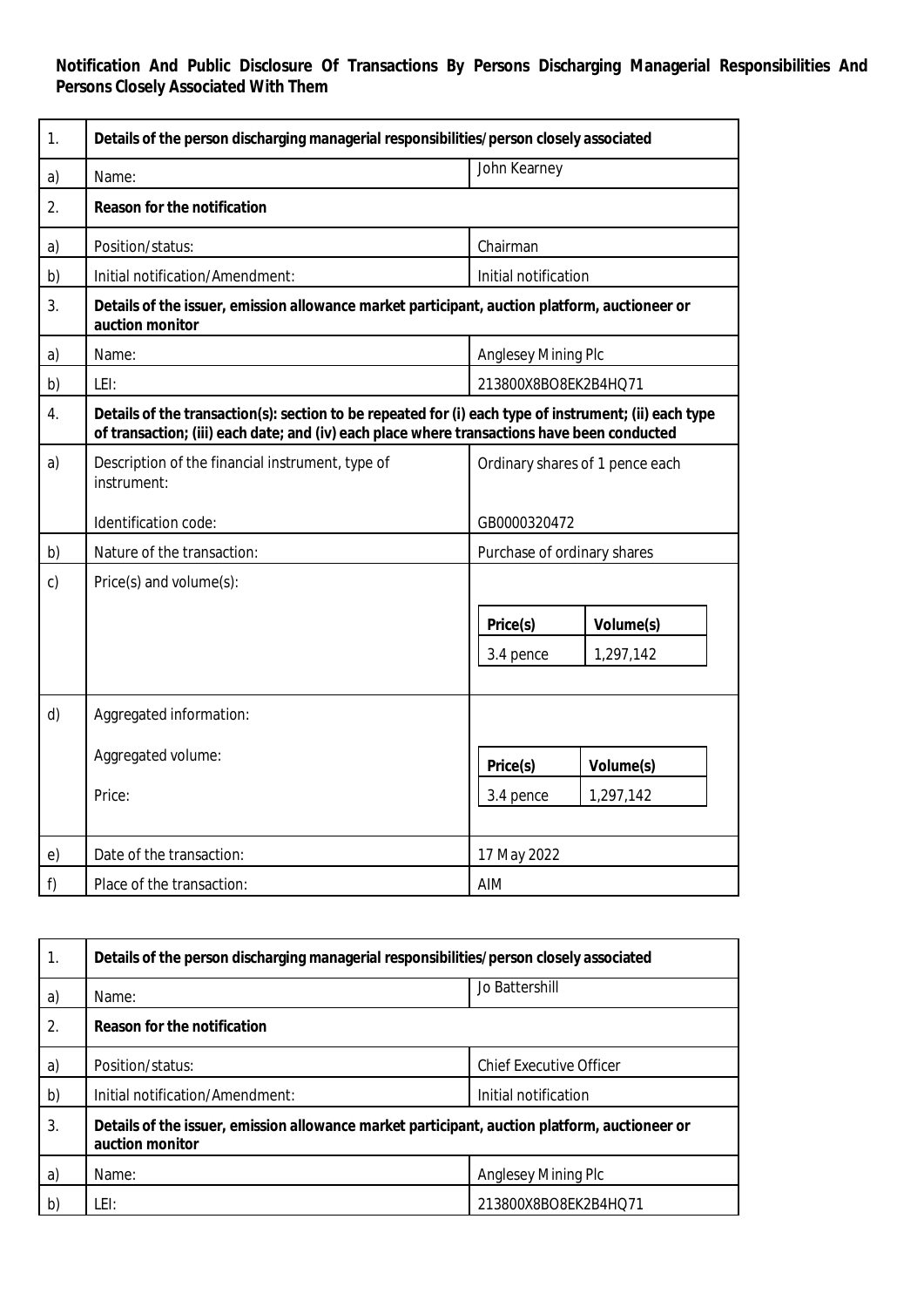| $\overline{4}$ . | Details of the transaction(s): section to be repeated for (i) each type of instrument; (ii) each type<br>of transaction; (iii) each date; and (iv) each place where transactions have been conducted |                                 |  |
|------------------|------------------------------------------------------------------------------------------------------------------------------------------------------------------------------------------------------|---------------------------------|--|
| a)               | Description of the financial instrument, type of<br>instrument:                                                                                                                                      | Ordinary shares of 1 pence each |  |
|                  | Identification code:                                                                                                                                                                                 | GB0000320472                    |  |
| b)               | Nature of the transaction:                                                                                                                                                                           | Purchase of ordinary shares     |  |
| $\mathsf{C}$     | $Price(s)$ and volume $(s)$ :                                                                                                                                                                        |                                 |  |
|                  |                                                                                                                                                                                                      | Price(s)<br>Volume(s)           |  |
|                  |                                                                                                                                                                                                      | 1,297,142<br>3.4pence           |  |
|                  |                                                                                                                                                                                                      |                                 |  |
| d)               | Aggregated information:                                                                                                                                                                              |                                 |  |
|                  | Aggregated volume:                                                                                                                                                                                   |                                 |  |
|                  |                                                                                                                                                                                                      | Price(s)<br>Volume(s)           |  |
|                  | Price:                                                                                                                                                                                               | 1,297,142<br>3.4 pence          |  |
|                  |                                                                                                                                                                                                      |                                 |  |
| e)               | Date of the transaction:                                                                                                                                                                             | 17 May 2022                     |  |
| f)               | Place of the transaction:                                                                                                                                                                            | AIM                             |  |

#### **IMPORTANT INFORMATION**

The distribution of this announcement, including its Appendix (together, the "**Announcement**") and the offering of the Placing Shares in certain jurisdictions may be restricted by law. No action has been taken by the Company or either of the Joint Bookrunners that would permit an offering of such shares or possession or distribution of this Announcement or any other offering or publicity material relating to such shares in any jurisdiction where action for that purpose is required. Persons into whose possession this Announcement comes are required by the Company and the Joint Bookrunners to inform themselves about, and to observe such restrictions. In particular, the Announcement is not for publication, release, transmission distribution or forwarding, in whole or in part, directly or indirectly, in or into the United States, Australia, Canada, Japan, South Africa, New Zealand or any other jurisdiction in which publication, release or distribution would be unlawful. This Announcement is for information purposes only and does not constitute an offer to sell or issue, or the solicitation of an offer to buy, acquire or subscribe for shares in the capital of the Company in the United States, Australia, Canada, Japan, South Africa, New Zealand or any other state or jurisdiction. This Announcement has not been approved by the London Stock Exchange. Any failure to comply with these restrictions may constitute a violation of the securities laws of such jurisdictions.

The Placing Shares have not been and will not be registered under the U.S. Securities Act of 1933, as amended (the "**Securities Act**") or with any securities regulatory authority of any state or other jurisdiction of the United States and may not be offered, sold, pledged, taken up, exercised, resold, renounced, transferred or delivered, directly or indirectly, in or into the United States absent registration under the Securities Act, except pursuant to an exemption from, or in a transaction not subject to, the registration requirements of the Securities Act and in compliance with any applicable securities laws of any state or other jurisdiction of the United States. The Placing Shares have not been approved, disapproved or recommended by the U.S. Securities and Exchange Commission, any state securities commission in the United States or any other U.S. regulatory authority, nor have any of the foregoing authorities passed upon or endorsed the merits of the offering of the Placing Shares. Subject to certain exceptions, the securities referred to herein may not be offered or sold in the United States, Australia, Canada, Japan, South Africa or to, or for the account or benefit of, any national, resident or citizen of the United States, Australia, Canada, Japan, the Republic of South Africa.

No public offering of the Placing Shares is being made in the United States, United Kingdom or elsewhere. All offers of the Placing Shares will be made pursuant to an exemption under the Prospectus Regulation (Regulation (EU)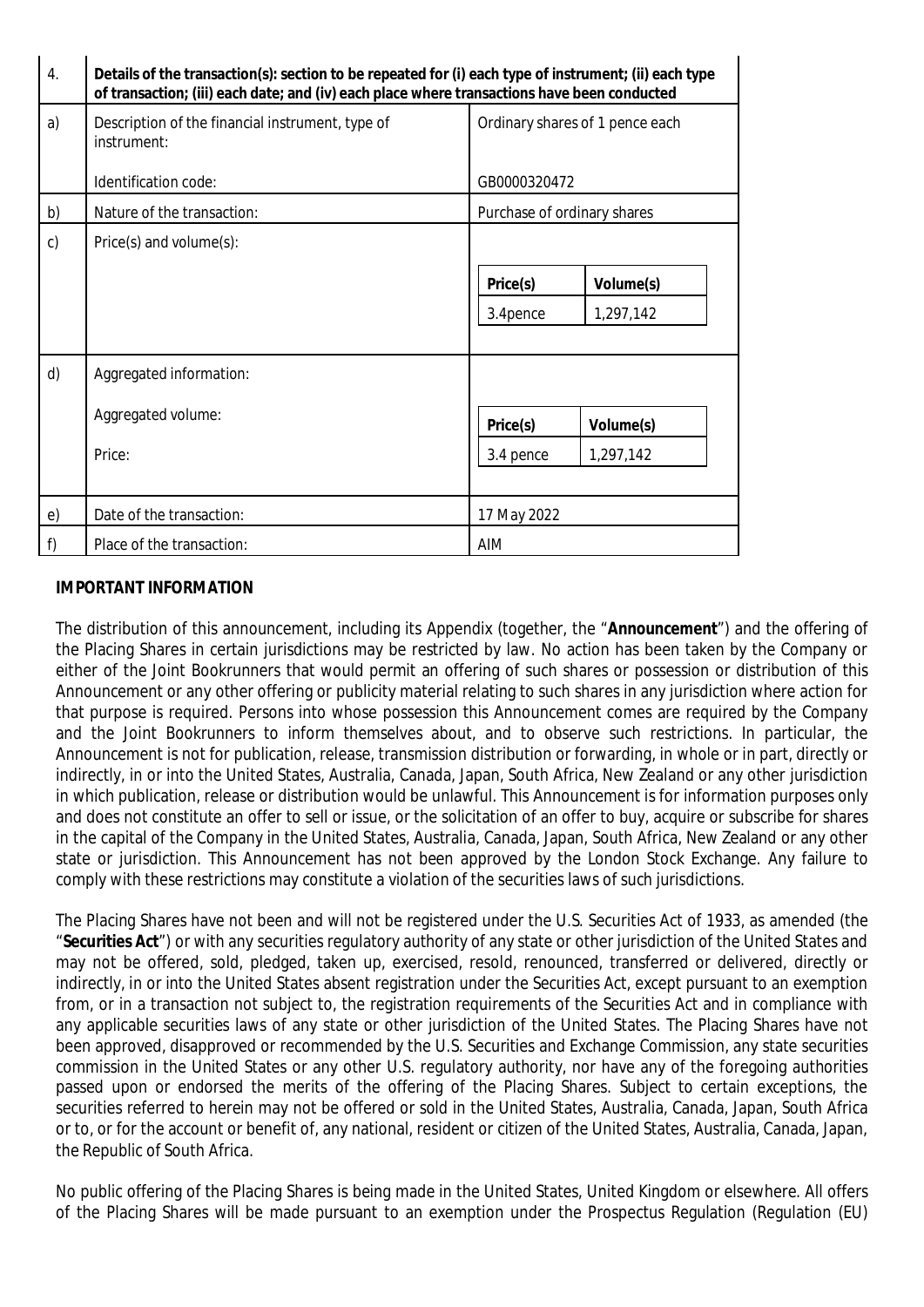2017/1129) ("**Prospectus Regulation**") or the Prospectus Regulation as it forms part of domestic UK law pursuant to the EUWA ("**UK Prospectus Regulation**") and other enacting measures (as the case may be) from the requirement to produce a prospectus. This Announcement is being distributed to persons in the United Kingdom only in circumstances in which section 21(1) of FSMA does not apply.

No prospectus will be made available in connection with the matters contained in this Announcement and no such prospectus is required (in accordance with the Prospectus Regulation or UK Prospectus Regulation) to be published. This Announcement and the terms and conditions set out herein are for information purposes only and are directed only at persons who are: (a) persons in Member States who are Qualified Investors (as defined in Article 2(E) of the Prospectus Regulation); and (b) in the United Kingdom, Qualified Investors who are persons who (i) have professional experience in matters relating to investments falling within the definition of "investment professionals" in article 19(5) of the Financial Services and Markets Act 2000 (Financial Promotion) Order 2005, as amended (the "**Order**"); (ii) are persons falling within article 49(2)(a) to (d) ("high net worth companies, unincorporated associations, etc") of the Order; or (iii) are persons to whom it may otherwise be lawfully communicated; (all such persons together being referred to as "**Relevant Persons**").

This Announcement and the terms and conditions set out herein must not be acted on or relied on by persons who are not Relevant Persons. Persons distributing this Announcement must satisfy themselves that it is lawful to do so. Any investment or investment activity to which this Announcement and the terms and conditions set out herein relates is available only to Relevant Persons and will be engaged in only with Relevant Persons.

This Announcement includes statements that are, or may be deemed to be, "forward-looking statements". These forward-looking statements can be identified by the use of forward-looking terminology, including the terms "believes", "estimates", "plans", "anticipates", "targets", "aims", "continues", "expects", "intends", "hopes", "may", "will", "would", "could" or "should" or, in each case, their negative or other variations or comparable terminology. These forward-looking statements include matters that are not facts. They appear in a number of places throughout this Announcement and include statements regarding the Directors' intentions, beliefs or current expectations concerning, amongst other things, the Group's results of operations, financial condition, liquidity, prospects, growth, strategies and the industries in which the Group operates. By their nature, forward-looking statements involve risk and uncertainty because they relate to future events and circumstances. A number of factors could cause actual results and developments to differ materially from those expressed or implied by the forward-looking statements, including, without limitation: ability to find appropriate investments in which to invest and to realise investments held by the Group; conditions in the public markets; the market position of the Group; the earnings, financial position, cash flows, return on capital and operating margins of the Group; the anticipated investments and capital expenditures of the Group; changing business or other market conditions; changes in political or tax regimes, exchange rates and clients; and general economic conditions. These and other factors could adversely affect the outcome and financial effects of the plans and events described herein. Forward-looking statements contained in this Announcement based on past trends or activities should not be taken as a representation that such trends or activities will continue in the future. Subject to any requirement under the AIM Rules or other applicable legislation or regulation, neither the Company nor any of the Joint Bookrunners undertake any obligation to update or revise any forward-looking statements, whether as a result of new information, future events or otherwise. Investors should not place undue reliance on forward-looking statements, which speak only as of the date of this Announcement.

No statement in this Announcement or incorporated by reference into this Announcement is intended to constitute a profit forecast or profit estimate for any period, nor should any statement be interpreted to mean that earnings or earnings per share will necessarily be greater or lesser than those for the relevant preceding financial periods for the Company.

This Announcement contains information regarding the Company's business and the markets in which it operates and competes, which the Company has obtained from various third party sources. Where information has been sourced from a third party it has been accurately reproduced and, so far as the Company is aware and is able to ascertain from the information published by that third party, no facts have been omitted which would render the reproduced information inaccurate or misleading. Such information has not been audited or independently verified.

Certain data in this Announcement, including financial, statistical and operating information, has been rounded.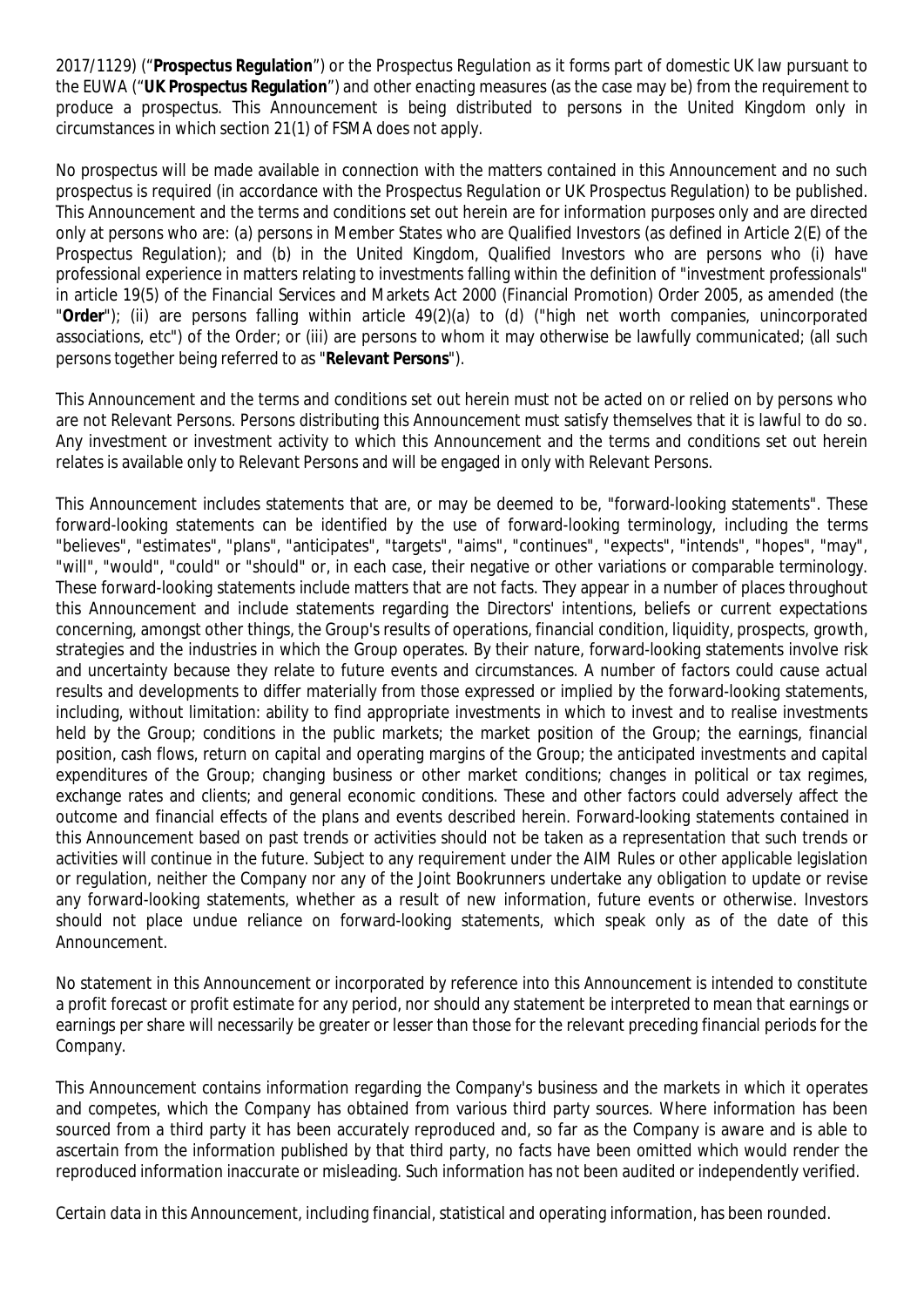This Announcement is for information purposes only and shall not constitute an offer to buy, sell, issue, or subscribe for, or the solicitation of an offer to buy, sell, issue, or subscribe for any securities, nor shall there be any sale of securities in any jurisdiction in which such offer, solicitation or sale would be unlawful prior to registration or qualification under the securities laws of any such jurisdiction.

This Announcement has been issued by and is the sole responsibility of the Company. No representation or warranty, express or implied, is or will be made as to, or in relation to, and no responsibility or liability is or will be accepted by wither of the Joint Bookrunners or by any of their respective affiliates or agents as to, or in relation to, the accuracy or completeness of this Announcement or any other written or oral information made available to or publicly available to any interested party or its advisers, and any liability therefore is expressly disclaimed.

J&E Davy ("**Davy**"), which is authorised and regulated in Ireland by the Central Bank of Ireland, is acting as nominated adviser to the Company and no one else in connection with the matters described in this Announcement and will not be responsible to any person for providing the protections afforded to customers of Davy or for advising any other person in connection with any matter referred to herein. The responsibilities of Davy as the Company's nominated adviser under the AIM Rules for Companies and the AIM Rules for Nominated Advisers are owed solely to the London Stock Exchange and are not owed to the Company or to any director or shareholder of the Company or any other person, in respect of its decision to acquire shares in the capital of the Company in reliance on any part of this Announcement, or otherwise.

Canaccord Genuity Limited ("**Canaccord Genuity**"), which is a member of the London Stock Exchange, is authorised and regulated in the United Kingdom by the Financial Conduct Authority and is acting as joint broker and joint bookrunner in connection with the Placing. WH Ireland Limited ("**WH Ireland**") which is a member of the London Stock Exchange, is authorised and regulated in the United Kingdom by the Financial Conduct Authority and is acting as joint broker and bookrunner in connection with the Placing. Each of Canaccord Genuity and WH Ireland are acting exclusively for the Company in connection with the matters referred to in this Announcement and for no-one else and will not be responsible to anyone other than the Company for providing the protections afforded to their respective clients nor for providing any advice in relation to the contents of this Announcement or any transaction, arrangement or matter referred to herein.

Persons (including, without limitation, nominees and trustees) who have a contractual or other legal obligation to forward a copy of the Appendix or this Announcement should seek appropriate advice before taking any action.

The Placing Shares to which this Announcement relates may be illiquid and / or subject to restrictions on their resale. Prospective subscribers of the Placing Shares should conduct their own due diligence on the Placing Shares. If you do not understand the contents of this Announcement you should consult an authorised financial adviser.

Neither the content of the Company's website nor any website accessible by hyperlinks on the Company's website is incorporated in, or forms part of, this Announcement.

#### **Information to Distributors**

Solely for the purposes of the product governance requirements contained within: (a) EU Directive 2014/65/EU on markets in financial instruments, as amended ("**MiFID II**"); (b) Articles 9 and 10 of Commission Delegated Directive (EU) 2017/593 supplementing MiFID II; and (c) local implementing measures (together, the "**MiFID II Product Governance Requirements**"), and disclaiming all and any liability, whether arising in tort, contract or otherwise, which any "manufacturer" (for the purposes of the MiFID II Product Governance Requirements) may otherwise have with respect thereto, the Placing Shares have been subject to a product approval process, which has determined that such securities are: (i) compatible with an end target market of retail investors and investors who meet the criteria of professional clients and eligible counterparties, each as defined in MiFID II; and (ii) eligible for distribution through all distribution channels as are permitted by MiFID II (the "**Target Market Assessment**"). Notwithstanding the Target Market Assessment, distributors should note that: the price of the Placing Shares may decline and investors could lose all or part of their investment; the Placing Shares offer no guaranteed income and no capital protection; and an investment in the Placing Shares is compatible only with investors who do not need a guaranteed income or capital protection, who (either alone or in conjunction with an appropriate financial or other adviser) are